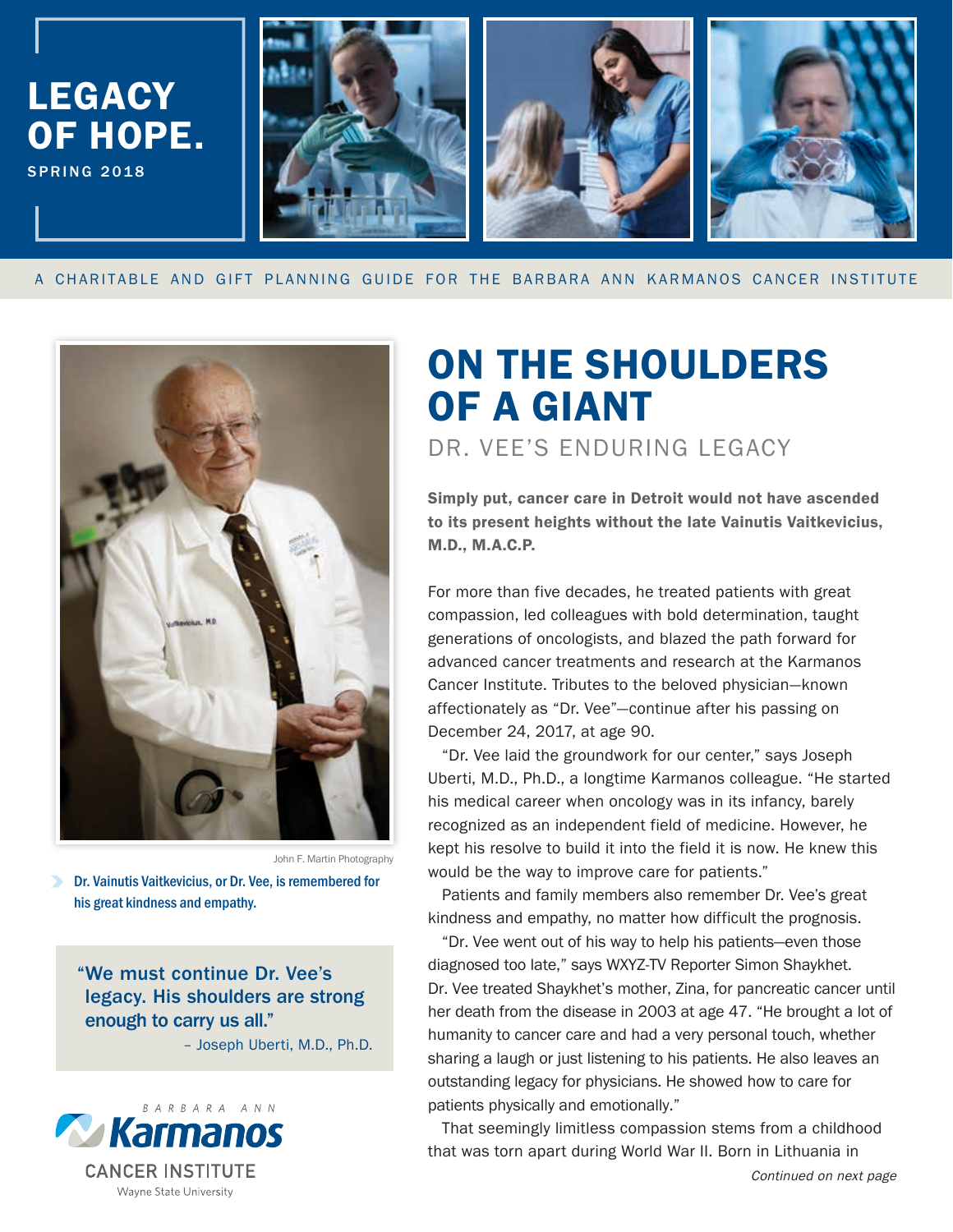## YOU CAN EXTEND DR. VEE'S LEGACY.

In addition to his caring bedside manner and brilliant research career, Dr. Vee leaves behind a legacy unmatched in metro Detroit medicine.

You can help preserve and extend Dr. Vee's rich legacy and further his deep commitment to exemplary patient care by supporting the Dr. Vainutis K. Vaitkevicius Endowed Chair in Cancer Research and becoming a member of the Dr. Vee Legacy of Hope Society.

Gifts supporting the Vaitkevicius Endowment will enable the named Chair to pursue cutting-edge research initiatives that have the potential to deliver more effective treatments for all cancer types. Dr. Vee's endowment fund will support cancer research in perpetuity, ensuring that his legacy of inspiring hope for cancer patients and their families continues into the future.

The Legacy of Hope Society honors special friends who include the Karmanos Cancer Institute in their will or estate plan. Just let us know that you are including Karmanos so we can welcome you as a new member and invite you to our appreciation luncheon. You do not need to indicate an amount.

▶ To learn more about these giving opportunities or to create your own legacy, contact the Karmanos Office of Planned Giving at 313.576.8102.

## ON THE SHOULDERS OF A GIANT

1927, young Vainutis was a musical prodigy who dreamed of becoming a concert pianist. At age 13, he became separated from his family when the Soviet Union invaded Lithuania and began mass arrests of dissenters. Continued from front page

Vainutis found refuge with his grandfather (a physician and botanist) and an aunt (a prominent Lithuanian physician). Both instilled in him a love of science and medicine. By 1944, Vainutis lived in a Lithuanian refugee camp near Frankfurt, Germany. His dreams of performing piano concerts ended when he severely injured



Philip Dattilo Photography

**Dr. Vee laid the groundwork for Karmanos.** 

a hand while working a steel lathe at the camp.

After the war, Vainutis shifted his focus to medicine. In 1951, he received his medical degree from Goethe University in Frankfurt, Germany. While in medical school, he met and married Ingeborg Jansen. The couple had six children and remained married until her death in 2012.

In 1951, Dr. Vee moved to Detroit, where he completed an internship at Grace Hospital. After serving in the Korean War as a captain in the U.S. Army, he completed residencies at Grace and Detroit Receiving hospitals and received a fellowship in cancer research at the Detroit Institute for Cancer Research, the forerunner to the Michigan Cancer Foundation. By 1962, Dr. Vee had become clinical director of that institution. In addition to serving on the faculty at Wayne State University School of Medicine, he became Michigan Cancer Foundation president in 1991. In many ways, Dr. Vee led its evolution into the center known today as the Karmanos Cancer Institute.

"During those years, Dr. Vee brought together a program of patient care directed at all aspects of cancer therapy," Dr. Uberti says. "This included a basic science group and a translational science group. Together, with the Michigan Cancer Foundation, these entities became the foundation of our National Cancer Institute-designated comprehensive cancer center—the first in Michigan. Through this, Dr. Vee's legacy flourishes. We're really working in the house Dr. Vee built.

"It is said we must stand on the shoulders of giants to move forward," Dr. Uberti says. "We must continue Dr. Vee's legacy. His shoulders are strong enough to carry us all."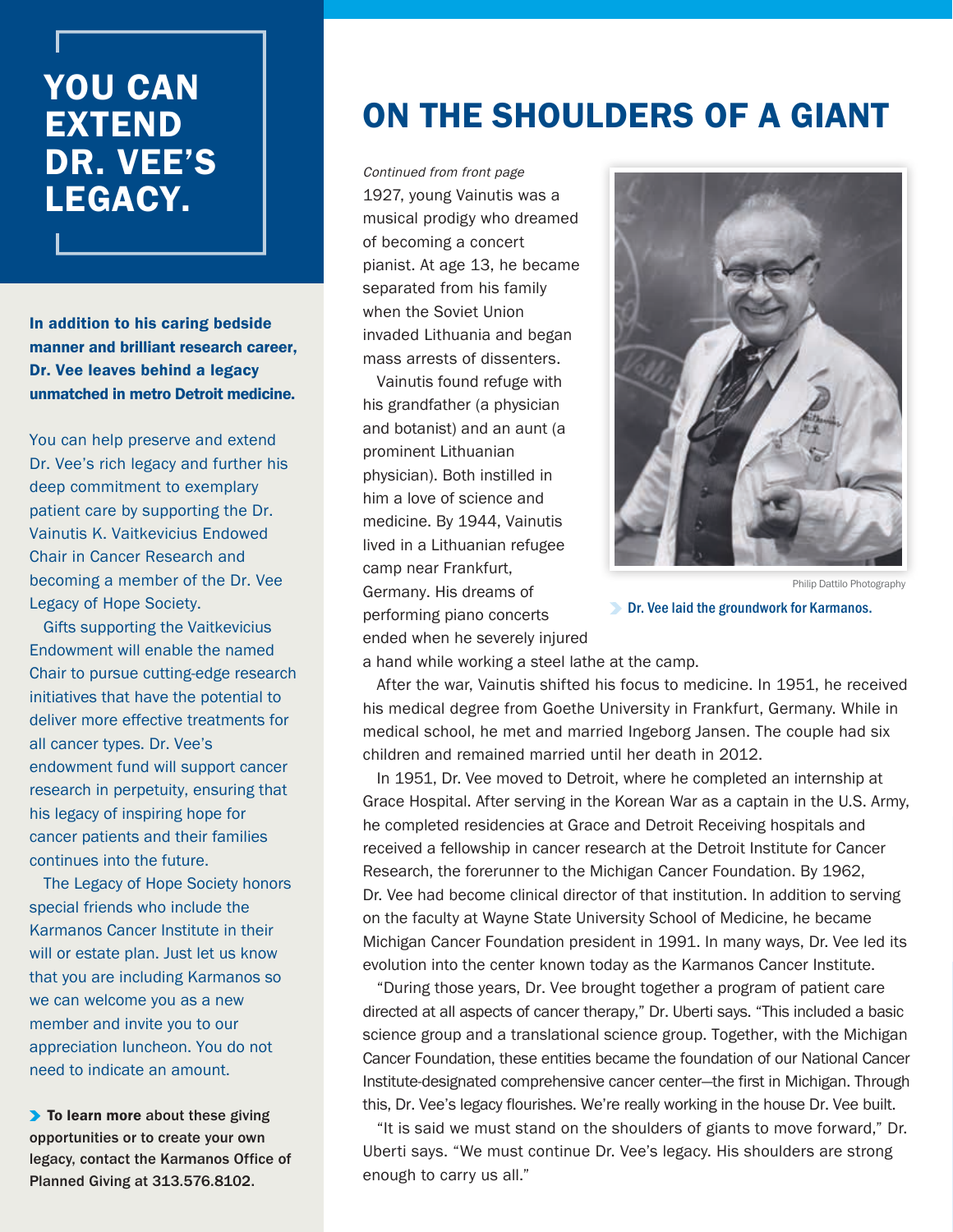# SKY FOUNDATION FUNDING LEADS TO PRESTIGIOUS, MULTI-YEAR RESEARCH GRANT

Asfar Azmi, Ph.D., assistant professor in the Department of Oncology at the Barbara Ann Karmanos Cancer Institute and Wayne State University School of Medicine, recently secured a prestigious, multi-year \$1,761,375 RO1 grant from the National Institutes of Health and National Cancer Institute for his research titled, "Clinical Translation of Nuclear Protein Export inhibitor in Metastatic Pancreatic Cancer."

The path to receiving the RO1 grant was made possible in part by Sky Foundation Inc., which provided initial seed funding for Dr. Azmi. The seed funding helped generate critical data to develop a strong RO1 grant application. The foundation has funded Dr. Azmi's collaborative research efforts since 2015, totaling more than \$122,000. Sky Foundation, based in Bloomfield Hills, Mich., raises awareness and advances research for the early

detection and treatment of pancreatic cancer.

"Dr. Azmi's work represents a significant step forward in finding a more effective treatment for such a challenging disease," said Gerold Bepler, M.D., Ph.D., president and CEO of the Karmanos Cancer Institute. "We are grateful for organizations like Sky Foundation that help our researchers develop the cancer treatments that other hospitals and health organizations will use in the future."



**Sky Foundation board of directors recently visited Karmanos Cancer** Institute to meet with Asfar Azmi, Ph.D., who, with Sky Foundation's help, secured an RO1 grant for his research in pancreatic cancer. Pictured from left to right are Dr. Azmi, assistant professor, Department of Oncology, Karmanos Cancer Institute and Wayne State University School of Medicine; Mary Beth Castorri, Sky Foundation vice president; Sheila Kasselman, founder, Sky Foundation; Scott Moore, Sky Foundation board member; Anjum Sohail, Ph.D., research scientist, Department of Pathology, Wayne State University School of Medicine; Bruce Gershenson, Sky Foundation board member; and Ramzi M. Mohammad, Ph.D., director GI Cancer Research, Department of Oncology, Karmanos Cancer Institute and Wayne State University School of Medicine.



"It sounds strange, but I'm a better, stronger and happier person after cancer because of Karmanos' approach to treating the disease and supporting the patient and family. They really care."

– Howard K., stage 4 pancreatic cancer survivor

### HOW ONE SENTENCE CAN SAVE A LIFE

By including a gift to Karmanos in your will, you can support our mission tomorrow without giving away any of your assets today.

Securing the future of patients we serve is as simple as one sentence. If you are ready to include a gift to Karmanos in your will, ask your attorney to add this suggested wording:

I bequeath (the sum of \$\_\_\_\_\_\_\_\_\_) or (\_\_\_\_\_\_% residue of my estate) to the Barbara Ann Karmanos Cancer Institute, located at 4100 John R, Detroit, Michigan, 48201. Tax identification number 38-1613280.



We are happy to show you how your gift can make a difference in the lives of those patients we serve. Please contact the Office of Planned Giving at 313.576.8102.